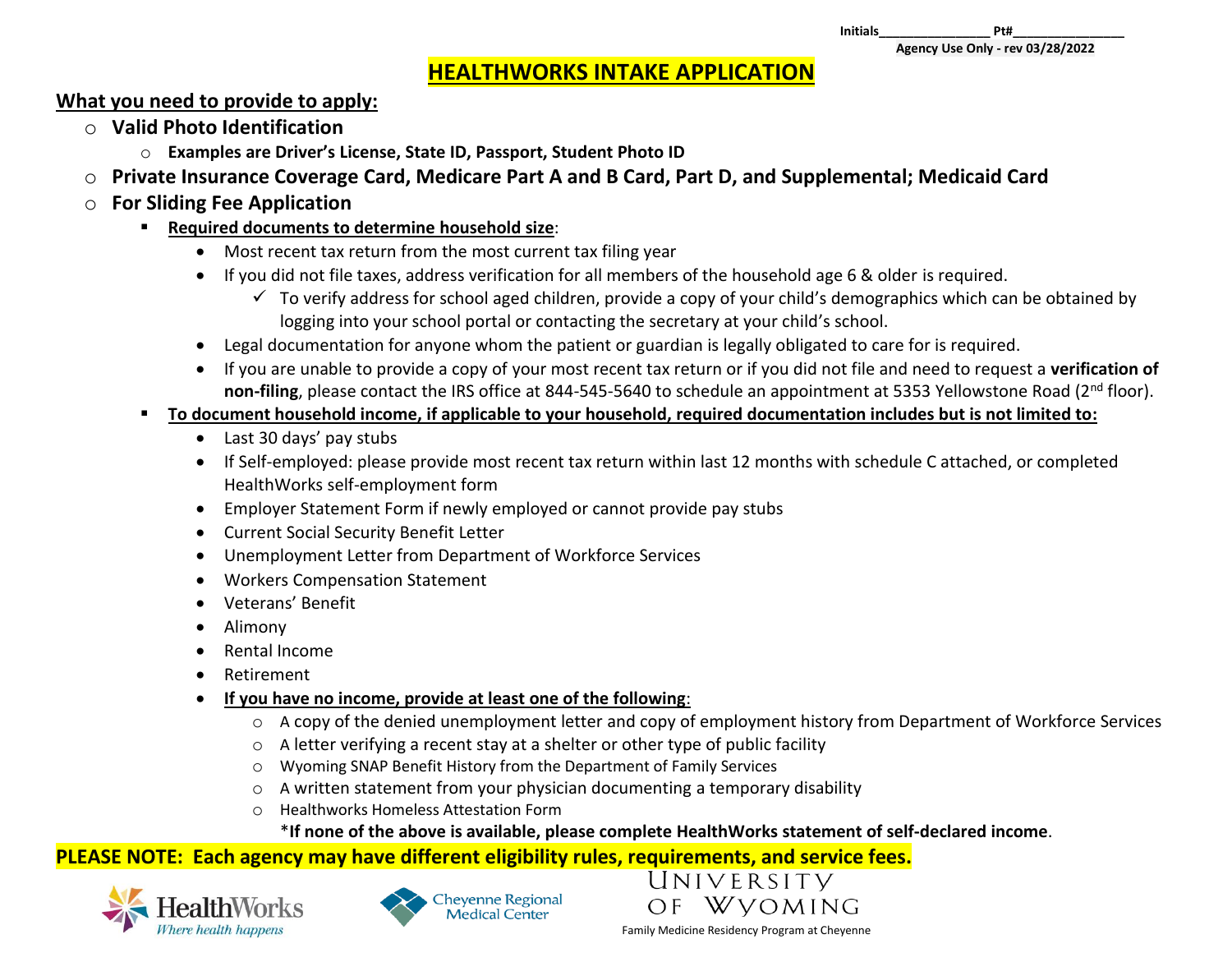**Initials\_\_\_\_\_\_\_\_\_\_\_\_\_\_\_\_ Pt#\_\_\_\_\_\_\_\_\_\_\_\_\_\_\_\_**

**Agency Use Only - rev 03/28/2022**

# **PATIENT INFORMATION**

| What language do you speak? $\square$ English $\;\square$ Spanish $\;\square$ Other<br>What language do you write? <b>OEnglish</b> DSpanish DOther ______<br>Did someone complete this form on your behalf? □ Yes □ No           |                                                                                                | <b>Today's Date:</b> |                                                                                                                                                                  | <b>Agency Use Only:</b><br>□100% Self Pay | O A O B O C O D O E O F O G                                                                                                                                                  |                                                                       |
|----------------------------------------------------------------------------------------------------------------------------------------------------------------------------------------------------------------------------------|------------------------------------------------------------------------------------------------|----------------------|------------------------------------------------------------------------------------------------------------------------------------------------------------------|-------------------------------------------|------------------------------------------------------------------------------------------------------------------------------------------------------------------------------|-----------------------------------------------------------------------|
| SI NECECITA ESTA FORMA EN ESPAÑOL POR FAVOR AVISENOS.                                                                                                                                                                            |                                                                                                |                      | <b>Social Security #</b>                                                                                                                                         |                                           | Annual Income \$<br>Household size_______________<br>thru<br>Eligible from                                                                                                   |                                                                       |
| <b>Legal Last Name</b>                                                                                                                                                                                                           | <b>First Name, Middle Initial</b>                                                              |                      | <b>Birth Date</b>                                                                                                                                                | Gender<br>M<br>- F                        | Other/Former/Maiden Name(s)                                                                                                                                                  |                                                                       |
| <b>Physical Address</b>                                                                                                                                                                                                          | City                                                                                           |                      | <b>State</b>                                                                                                                                                     | Zip Code                                  | County                                                                                                                                                                       |                                                                       |
| <b>Mailing Address/P.O. Box</b>                                                                                                                                                                                                  | City                                                                                           |                      | <b>State</b>                                                                                                                                                     | <b>Zip Code</b>                           | County                                                                                                                                                                       |                                                                       |
| <b>Home Phone</b>                                                                                                                                                                                                                | <b>Message Phone</b>                                                                           |                      | Are you a U.S. Citizen?<br>$\Box$ Yes $\Box$ No                                                                                                                  |                                           | <b>Marital Status (check one)</b><br>□Never Married □Married                                                                                                                 |                                                                       |
| <b>Cell Phone</b>                                                                                                                                                                                                                | May we leave you a voicemail<br>message for future appointments?<br>$\square$ NO<br>$\Box$ YES |                      | <b>Email Address</b>                                                                                                                                             |                                           | $\square$ Divorced<br>$\Box$ Legally Separated<br>□Widowed □Minor Child                                                                                                      |                                                                       |
| Race (check all that apply)<br>□Asian □African American □ American Indian/Alaska Native<br>$\Box$ Native Hawaiian/Pacific Islander $\Box$ Other/Multiracial<br>$\Box$ Unavailable<br>$\square$ White<br>$\Box$ Decline to answer |                                                                                                |                      | <b>Ethnicity (check one)</b><br>□Not Hispanic □Hispanic/Latino<br>$\Box$ African American $\Box$ Unavailable<br>$\Box$ Decline to answer                         |                                           | <b>Housing Information</b><br>(check one)<br>□Own □Rent □Rent Free<br>□HUD/CHA □Group Home<br>$\Box$ Homeless -How long?                                                     | Are you a<br>Veteran?<br>$\square$ No<br>□Non-Combat<br>$\Box$ Combat |
| <b>Employment (check one):</b><br>$\Box$ Full Time<br>$\Box$ Part Time $\Box$ Self Employed<br>□Unemployed □Student □Disabled                                                                                                    |                                                                                                | <b>Employer Name</b> |                                                                                                                                                                  |                                           | <b>Employer Phone Number</b>                                                                                                                                                 |                                                                       |
| $\Box$ Retired                                                                                                                                                                                                                   |                                                                                                |                      | <b>Employer Address</b>                                                                                                                                          |                                           | Date Hired                                                                                                                                                                   |                                                                       |
| Can someone claim you as a dependent? If Yes, provide the name of<br>the person who claims you on their taxes.                                                                                                                   |                                                                                                |                      | Patient place of birth (City, County, State)                                                                                                                     |                                           | Financial Household Size (from your tax<br>return or legal documentation)                                                                                                    |                                                                       |
| Type of Income/Gross Monthly Income<br>$\square$ Wages<br>□Self-Employment<br>□Worker's Comp<br>$\Box$ Alimony<br>□Unemployment<br>$\Box$ Rental Income<br>□Social Security/SSI<br>$\Box$ Other<br>□Military/VA Benefits \$      | □Pension/Retirement \$<br>□Trust Fund Monies<br>□Check here if No income                       | \$                   | <b>Estimated Annual Income: If you are</b><br>insured OR self-pay and DECLINING our<br>sliding fee scale program, please provide<br>your estimated income below. | $\Box$ Other:                             | How did you hear about us?<br>□Existing Patient<br>□Referral from another provider<br>□Referral from family/friend<br>□Social Media<br>□Traders Shoppers Guide/Advertisement |                                                                       |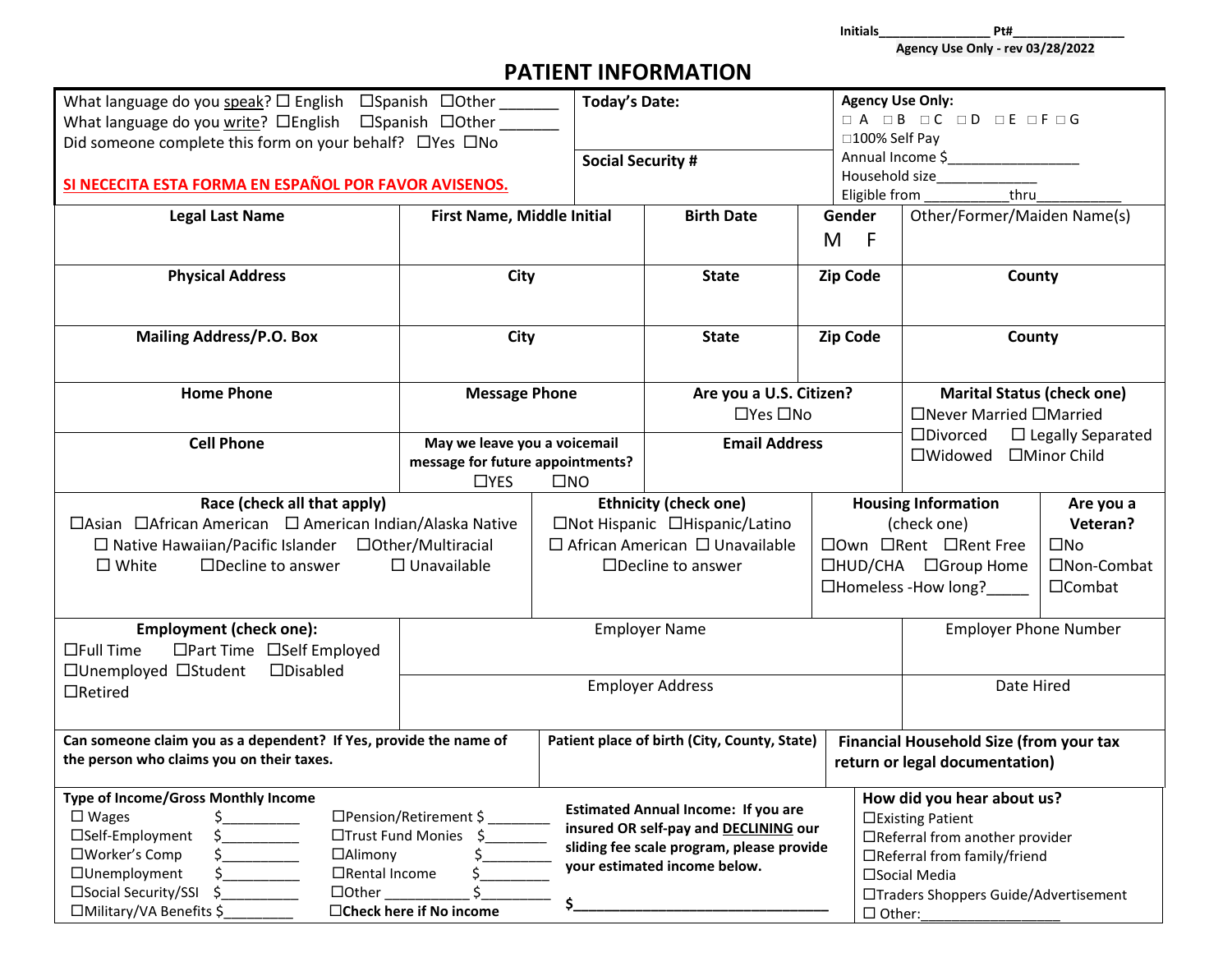**Initials\_\_\_\_\_\_\_\_\_\_\_\_\_\_\_\_ Pt#\_\_\_\_\_\_\_\_\_\_\_\_\_\_\_\_**

**Agency Use Only - rev 03/28/2022**

### **PATIENT INSURANCE INFORMATION**

| Health Insurance?                                       | Medicare if yes please include | Equality Care/Medicaid if yes |                                                     | Kid Care if yes please include policy # | <b>Prescription Coverage</b> |
|---------------------------------------------------------|--------------------------------|-------------------------------|-----------------------------------------------------|-----------------------------------------|------------------------------|
| $\square$ No<br>$\square$ Yes                           | policy #                       | please include policy #       |                                                     | $\Box$ Yes $\Box$ No                    | $\square$ No<br>$\Box$ Yes   |
|                                                         | $\square$ No<br>$\Box$ Yes L   | □Yes □No                      |                                                     |                                         |                              |
| Prescription coverage from Prescription Drug Assistance |                                | Medicare Part D               | If unemployed, are you eligible for COBRA benefits? |                                         |                              |
| Program (PDAP)? $\Box$ Yes<br>$\square$ No              |                                | $\square$ No<br>$\Box$ Yes    | □Yes □No                                            |                                         |                              |

| <b>Insurance Company</b>       |                                | Subscriber ID           | Group ID          |
|--------------------------------|--------------------------------|-------------------------|-------------------|
| Policy Holder Name             | Birth Date of Policy Holder    | Relationship to Patient | Policy Holder SSN |
| <b>Billing Claims Address:</b> | <b>Customer Service Phone:</b> | Employer:               | Employer phone:   |

| Secondary Insurance Company    |                                | Subscriber ID           | Group ID          |
|--------------------------------|--------------------------------|-------------------------|-------------------|
| Policy Holder Name             | Birth Date of Policy Holder    | Relationship to Patient | Policy Holder SSN |
| <b>Billing Claims Address:</b> | <b>Customer Service Phone:</b> | Employer:               | Employer phone:   |

#### **Are you seeking medical care because of an accident? Yes No If yes, answer following questions…**

|                   |                                                                   |                                  |                                                   | .                                                                                            |
|-------------------|-------------------------------------------------------------------|----------------------------------|---------------------------------------------------|----------------------------------------------------------------------------------------------|
| Date of accident: |                                                                   | Was it a motor vehicle accident? | Was the accident work related?                    | Where did the accident occur?                                                                |
|                   |                                                                   | $\Box$ Yes $\Box$ No             | □Yes □No                                          |                                                                                              |
|                   | <b>Workers Compensation number:</b><br>company and policy number: |                                  | If motor vehicle accident, name of auto insurance | $\Box$ Do you have an attorney involved and/or a settlement<br>pending? $\Box$ Yes $\Box$ No |

**ASSIGNMENT AND RELEASE:** I authorize HealthWorks to disclose medical information as necessary to receive payment and assign all benefits, if any, directly to HealthWorks that otherwise might be payable to me for services rendered. I understand HealthWorks may also release medical information about me to physicians or other health care providers who may be involved in my continued care. I understand that this authorization will remain in effect for twelve (12) months. If I choose to seek medical care with another provider, I understand that the treatment and information may still be shared with my insurance or another medical carrier. I understand that HealthWorks will file an initial claim with Medicare, Medicaid, or any other third party insurance, if I have provided and signed the necessary information and/or forms. I understand that I am financially responsible for all my charges whether they are covered by my insurance carrier. I also agree to be responsible for payment of any services rendered if my insurance company takes longer than sixty (60) days from date of service. If this occurs, I will be responsible for seeking reimbursement from my insurance company. I authorize the use of this signature on all insurance submissions. I understand that if I fail to make a good faith effort to keep my account current HealthWorks reserves the right to refuse non-acute medical services and to engage a collection agency for any outstanding balances.

**Signature of Responsible Party: \_\_\_\_\_\_\_\_\_\_\_\_\_\_\_\_\_\_\_\_\_\_\_\_\_\_\_\_\_\_\_\_\_\_\_\_\_\_\_\_\_\_\_\_\_\_\_\_\_\_\_\_ Print Patient Name: \_\_\_\_\_\_\_\_\_\_\_\_\_\_\_\_\_\_\_\_\_\_\_\_\_\_\_\_\_\_\_\_\_**

**Relationship to Patient: \_\_\_\_\_\_\_\_\_\_\_\_\_\_\_\_\_\_\_\_\_\_\_\_\_\_\_\_\_\_\_\_\_\_\_\_\_\_\_\_\_\_\_\_\_\_\_\_\_\_\_\_\_\_\_\_\_\_ Date: \_\_\_\_\_\_\_\_\_\_\_\_\_\_\_\_\_\_\_\_\_\_\_\_\_\_\_\_\_\_\_\_\_\_\_\_\_\_\_\_\_\_\_\_\_**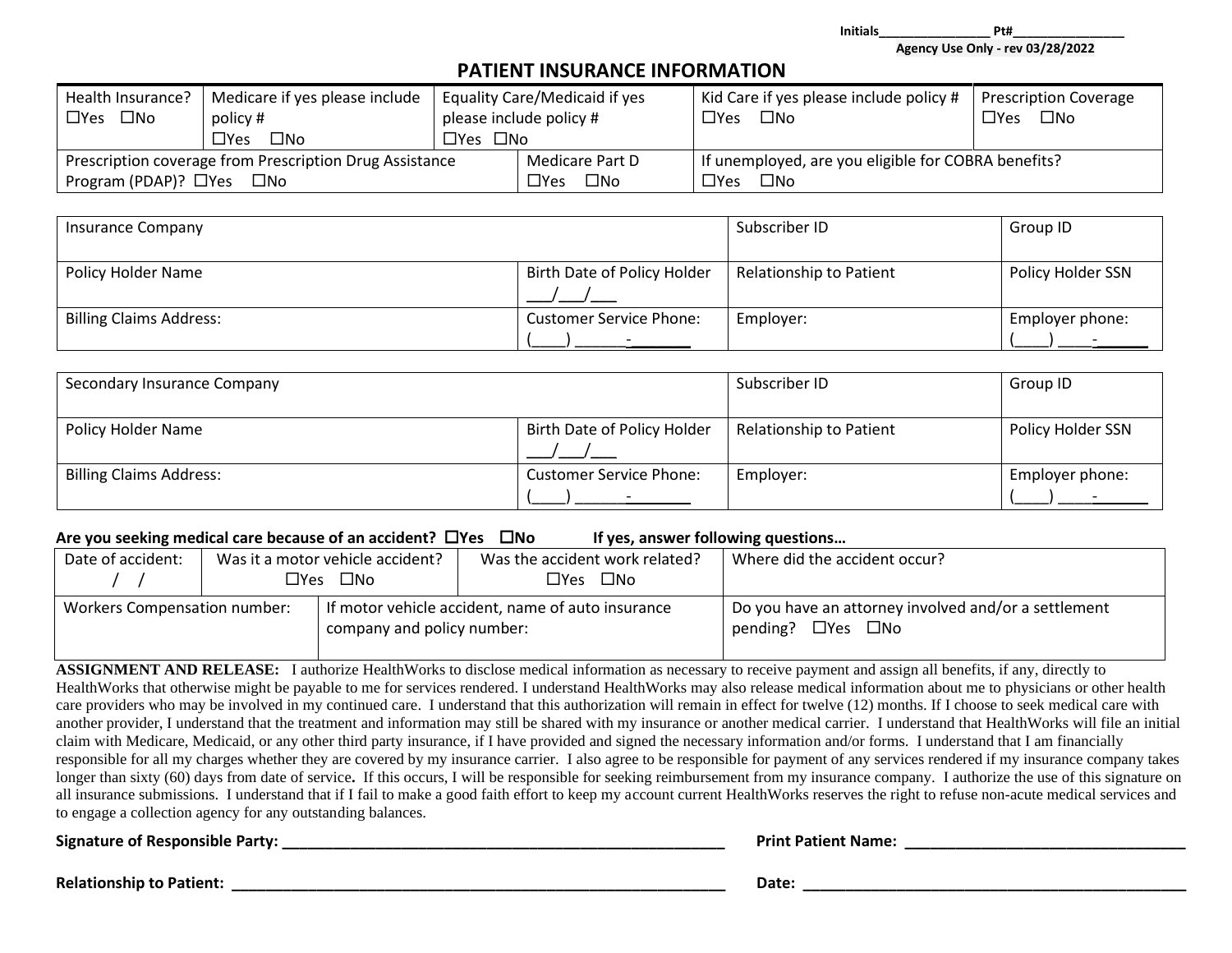## **Additional Financial Household Members**

## **Tell us about each additional member of your Financial Household. Please list every household member claimed on your tax return.**

#### (**Please use additional pages if needed.**)

| Household Member (relationship to applicant)<br>Insurance                                                                            |                                                                                                                                        |                                                                                                                                               | Type of Income for Household Member                                                                                                             |                                                                                                                                                                                                                                                                                                                                                                                                                                                      |                                                                                                                                       |                                                                                                                                                                                                                                                                                                                                                                                                                                                                                                                                                                                                                                                                                                                                                                                                                                                                                                        |
|--------------------------------------------------------------------------------------------------------------------------------------|----------------------------------------------------------------------------------------------------------------------------------------|-----------------------------------------------------------------------------------------------------------------------------------------------|-------------------------------------------------------------------------------------------------------------------------------------------------|------------------------------------------------------------------------------------------------------------------------------------------------------------------------------------------------------------------------------------------------------------------------------------------------------------------------------------------------------------------------------------------------------------------------------------------------------|---------------------------------------------------------------------------------------------------------------------------------------|--------------------------------------------------------------------------------------------------------------------------------------------------------------------------------------------------------------------------------------------------------------------------------------------------------------------------------------------------------------------------------------------------------------------------------------------------------------------------------------------------------------------------------------------------------------------------------------------------------------------------------------------------------------------------------------------------------------------------------------------------------------------------------------------------------------------------------------------------------------------------------------------------------|
|                                                                                                                                      |                                                                                                                                        | Coverage?                                                                                                                                     | Gross Total Income Per Month (income before taxes and deductions are taken out)                                                                 |                                                                                                                                                                                                                                                                                                                                                                                                                                                      |                                                                                                                                       |                                                                                                                                                                                                                                                                                                                                                                                                                                                                                                                                                                                                                                                                                                                                                                                                                                                                                                        |
| $\Box$ Child<br>$\square$ Spouse<br>□Step-Child<br>$\Box$ Sibling<br>$\Box$ Parent<br>□Step-Parent<br>□Other:<br>Last<br>First<br>MI | Gender □M□F<br><b>Birth Date</b><br>SSN:<br>Is this person included on<br>your tax return?                                             | $\square$ No<br>$\square$ Yes<br><b>Insurance Name:</b><br>$\square$ Medicare<br>$\square$ Medicaid<br>$\Box$ and the set of $\Box$           | $\square$ Wages<br>□Self-Employment<br>□Worker's Comp<br>□Unemployment<br>□Social Security/SSI<br>□Military/VA Benefits<br>□Pension/Retirement  | $\begin{picture}(20,20) \put(0,0){\line(1,0){10}} \put(15,0){\line(1,0){10}} \put(15,0){\line(1,0){10}} \put(15,0){\line(1,0){10}} \put(15,0){\line(1,0){10}} \put(15,0){\line(1,0){10}} \put(15,0){\line(1,0){10}} \put(15,0){\line(1,0){10}} \put(15,0){\line(1,0){10}} \put(15,0){\line(1,0){10}} \put(15,0){\line(1,0){10}} \put(15,0){\line(1$<br>$\frac{1}{2}$<br>$\frac{1}{2}$<br>$\sim$ $\sim$                                               | □Trust Fund Monies<br>$\Box$ Alimony<br>□Rental Income<br>$\Box$ Investments<br>$\Box$ Other<br>$\square$ No income                   | $\frac{1}{2}$<br>$\overline{\phantom{a}}$<br>$\frac{1}{2}$<br>$\zeta$ and $\zeta$                                                                                                                                                                                                                                                                                                                                                                                                                                                                                                                                                                                                                                                                                                                                                                                                                      |
|                                                                                                                                      | $\Box$ Yes $\Box$ No                                                                                                                   |                                                                                                                                               |                                                                                                                                                 |                                                                                                                                                                                                                                                                                                                                                                                                                                                      |                                                                                                                                       |                                                                                                                                                                                                                                                                                                                                                                                                                                                                                                                                                                                                                                                                                                                                                                                                                                                                                                        |
| $\square$ Spouse<br>$\Box$ Child<br>□Step-Child<br>$\Box$ Sibling<br>$\Box$ Parent<br>□Step-Parent<br>□Other:<br>Last<br>First<br>MI | Gender □M□F<br><b>Birth Date</b><br>$\frac{1}{2}$<br>SSN:<br>Is this person is included<br>on your tax return?<br>$\Box$ Yes $\Box$ No | $\square$ No<br>$\square$ Yes<br><b>Insurance Name:</b><br>$\square$ Medicare<br>$\square$ Medicaid<br>$\square$ $\qquad \qquad \blacksquare$ | $\square$ Wages<br>□Self-Employment<br>□Worker's Comp<br>□Unemployment<br>□Social Security/SSI<br>□Military/VA Benefits<br>□Pension/ Retirement | $\begin{picture}(20,20) \put(0,0){\line(1,0){10}} \put(15,0){\line(1,0){10}} \put(15,0){\line(1,0){10}} \put(15,0){\line(1,0){10}} \put(15,0){\line(1,0){10}} \put(15,0){\line(1,0){10}} \put(15,0){\line(1,0){10}} \put(15,0){\line(1,0){10}} \put(15,0){\line(1,0){10}} \put(15,0){\line(1,0){10}} \put(15,0){\line(1,0){10}} \put(15,0){\line(1$<br>$\frac{1}{2}$<br>$\frac{1}{2}$<br>$\frac{1}{2}$<br>$\frac{1}{2}$<br>$\frac{1}{2}$<br>$\sharp$ | □Trust Fund Monies<br>$\Box$ Alimony<br>□Child Support<br>□Rental Income<br>$\Box$ Investments<br>$\Box$ Other<br>$\square$ No income | $\begin{picture}(20,20) \put(0,0){\line(1,0){10}} \put(15,0){\line(1,0){10}} \put(15,0){\line(1,0){10}} \put(15,0){\line(1,0){10}} \put(15,0){\line(1,0){10}} \put(15,0){\line(1,0){10}} \put(15,0){\line(1,0){10}} \put(15,0){\line(1,0){10}} \put(15,0){\line(1,0){10}} \put(15,0){\line(1,0){10}} \put(15,0){\line(1,0){10}} \put(15,0){\line(1$<br>$\begin{array}{cccccccccc} \multicolumn{2}{c}{} & \multicolumn{2}{c}{} & \multicolumn{2}{c}{} & \multicolumn{2}{c}{} & \multicolumn{2}{c}{} & \multicolumn{2}{c}{} & \multicolumn{2}{c}{} & \multicolumn{2}{c}{} & \multicolumn{2}{c}{} & \multicolumn{2}{c}{} & \multicolumn{2}{c}{} & \multicolumn{2}{c}{} & \multicolumn{2}{c}{} & \multicolumn{2}{c}{} & \multicolumn{2}{c}{} & \multicolumn{2}{c}{} & \multicolumn{2}{c}{} & \multicolumn{2}{c}{} & \multicolumn{2}{c}{} & \mult$<br><u>__________________</u><br>$\overline{\phantom{a}}$ |
| $\square$ Spouse<br>$\Box$ Child<br>□Step-Child<br>$\Box$ Sibling<br>$\Box$ Parent<br>□Step-Parent<br>□Other:<br>Last<br>First<br>MI | Gender □M□F<br><b>Birth Date</b><br>SSN:<br>Is this person is included<br>on your tax return?<br>$\Box$ Yes $\Box$ No                  | $\square$ No<br>$\square$ Yes<br><b>Insurance Name:</b><br>$\square$ Medicare<br>$\Box$ Medicaid<br>$\square$                                 | $\square$ Wages<br>□Self-Employment<br>□Worker's Comp<br>□Unemployment<br>□Social Security/SSI<br>□Military/VA Benefits<br>□Pension/ Retirement | $\begin{picture}(20,20) \put(0,0){\line(1,0){10}} \put(15,0){\line(1,0){10}} \put(15,0){\line(1,0){10}} \put(15,0){\line(1,0){10}} \put(15,0){\line(1,0){10}} \put(15,0){\line(1,0){10}} \put(15,0){\line(1,0){10}} \put(15,0){\line(1,0){10}} \put(15,0){\line(1,0){10}} \put(15,0){\line(1,0){10}} \put(15,0){\line(1,0){10}} \put(15,0){\line(1$<br>$\frac{1}{2}$<br>$\frac{1}{2}$<br>$\frac{1}{2}$<br>$\frac{1}{2}$<br>$\frac{1}{2}$<br>$\sharp$ | □Trust Fund Monies<br>$\Box$ Alimony<br>□Child Support<br>□Rental Income<br>$\Box$ Investments<br>$\Box$ Other<br>$\square$ No income | $\frac{1}{2}$                                                                                                                                                                                                                                                                                                                                                                                                                                                                                                                                                                                                                                                                                                                                                                                                                                                                                          |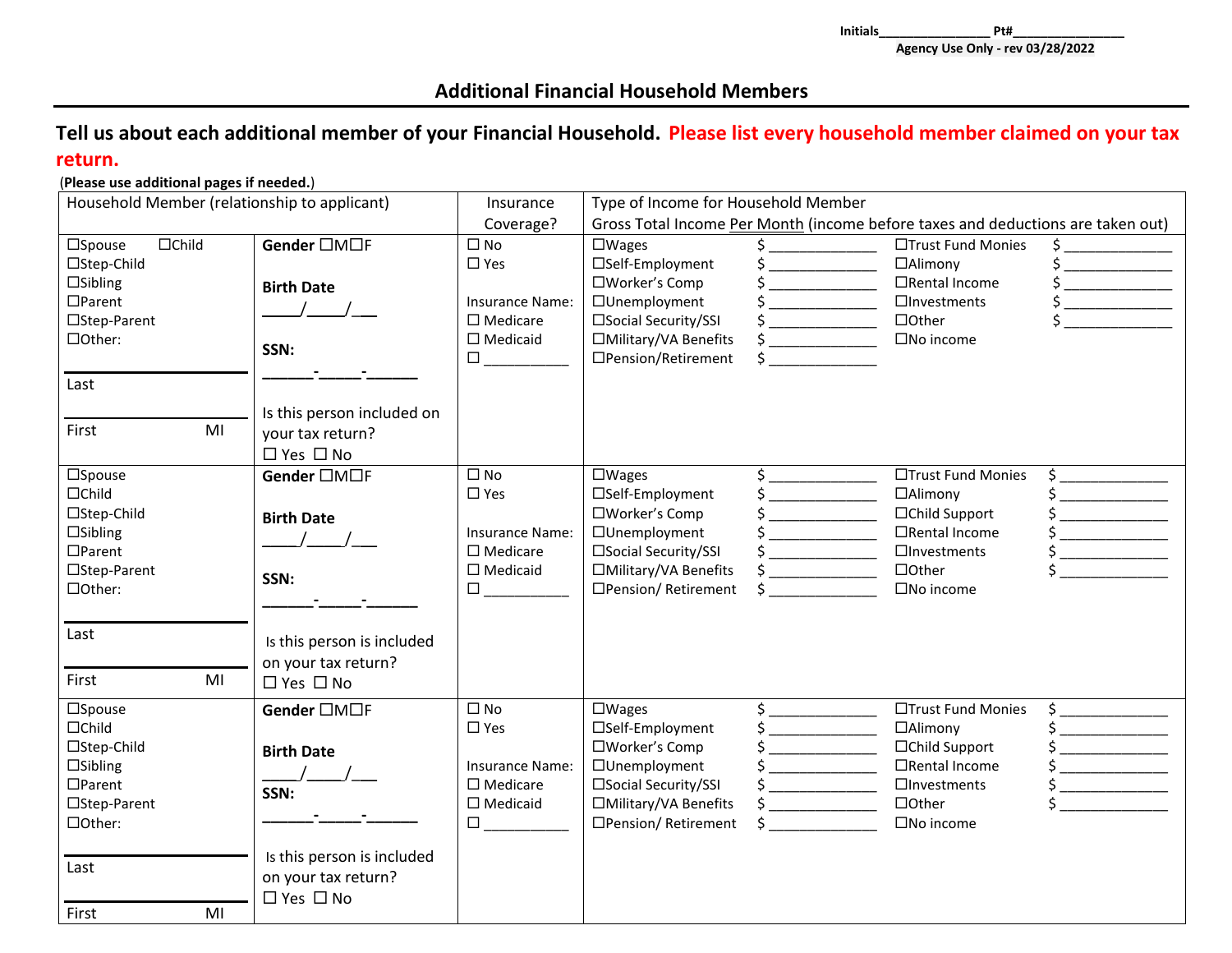**Initials\_\_\_\_\_\_\_\_\_\_\_\_\_\_\_\_ Pt#\_\_\_\_\_\_\_\_\_\_\_\_\_\_\_\_ Agency Use Only - rev 03/28/2022**

# **Members of household continued:**

Please list every household member claimed on your tax return. (**Please use additional pages if needed.**)

| Household Member (relationship to applicant<br>Insurance                                                                                            |                                                                                                                                        |                                                                                                                                                                                                                                                      | Type of Income for Household Member                                                                                                             |                                                                                                                                                                                                                                                                                                                                                                                                                                                           |                                                                                                                                 |                                                                                                                                                                                                                                                                                                                                                                                                                                                                         |
|-----------------------------------------------------------------------------------------------------------------------------------------------------|----------------------------------------------------------------------------------------------------------------------------------------|------------------------------------------------------------------------------------------------------------------------------------------------------------------------------------------------------------------------------------------------------|-------------------------------------------------------------------------------------------------------------------------------------------------|-----------------------------------------------------------------------------------------------------------------------------------------------------------------------------------------------------------------------------------------------------------------------------------------------------------------------------------------------------------------------------------------------------------------------------------------------------------|---------------------------------------------------------------------------------------------------------------------------------|-------------------------------------------------------------------------------------------------------------------------------------------------------------------------------------------------------------------------------------------------------------------------------------------------------------------------------------------------------------------------------------------------------------------------------------------------------------------------|
|                                                                                                                                                     |                                                                                                                                        | Coverage?                                                                                                                                                                                                                                            | Gross Total Income Per Month (income before taxes and deductions are taken out)                                                                 |                                                                                                                                                                                                                                                                                                                                                                                                                                                           |                                                                                                                                 |                                                                                                                                                                                                                                                                                                                                                                                                                                                                         |
| $\square$ Spouse<br>$\Box$ Child<br>□Step-Child<br>$\square$ Sibling<br>$\Box$ Parent<br>□Step-Parent<br>□Other:<br>Last<br>M <sub>l</sub><br>First | Gender □M□F<br><b>Birth Date</b><br>$\frac{1}{2}$<br>SSN:<br>Is this person is included<br>on your tax return?<br>$\Box$ Yes $\Box$ No | $\square$ No<br>$\square$ Yes<br><b>Insurance Name:</b><br>$\square$ Medicare<br>$\square$ Medicaid<br>$\Box \underbrace{\phantom{aaaaaaa}}$                                                                                                         | $\square$ Wages<br>□Self-Employment<br>□Worker's Comp<br>□Unemployment<br>□Social Security/SSI<br>□Military/VA Benefits<br>□Pension/ Retirement | $\overline{\mathsf{s}}$ <sub>-</sub><br>$\frac{1}{2}$<br>$\frac{1}{2}$<br>$\frac{1}{2}$<br>$\frac{1}{2}$<br>$\frac{1}{2}$                                                                                                                                                                                                                                                                                                                                 | □Trust Fund Monies<br>□Alimony<br>□Child Support<br>□Rental Income<br>$\Box$ Investments<br>$\Box$ Other<br>$\square$ No income | $\begin{picture}(20,20) \put(0,0){\line(1,0){10}} \put(15,0){\line(1,0){10}} \put(15,0){\line(1,0){10}} \put(15,0){\line(1,0){10}} \put(15,0){\line(1,0){10}} \put(15,0){\line(1,0){10}} \put(15,0){\line(1,0){10}} \put(15,0){\line(1,0){10}} \put(15,0){\line(1,0){10}} \put(15,0){\line(1,0){10}} \put(15,0){\line(1,0){10}} \put(15,0){\line(1$<br><u>_________________</u><br>$\frac{1}{2}$<br>$\mathsf{\dot{S}}$                                                  |
| $\square$ Spouse<br>$\Box$ Child<br>□Step-Child<br>$\square$ Sibling<br>$\Box$ Parent<br>□Step-Parent<br>□Other:<br>Last<br>MI<br>First             | Gender □M□F<br><b>Birth Date</b><br>$\frac{\Delta}{\Delta}$<br>SSN:<br>Is this person is included<br>on your tax return?<br>□ Yes □ No | $\Box$ No<br>$\square$ Yes<br><b>Insurance Name:</b><br>$\square$ Medicare<br>$\Box$ Medicaid<br>$\begin{tabular}{ c c c } \hline \quad \quad & \quad \quad & \quad \quad \\ \hline \quad \quad & \quad \quad & \quad \quad \\ \hline \end{tabular}$ | $\square$ Wages<br>□Self-Employment<br>□Worker's Comp<br>□Unemployment<br>□Social Security/SSI<br>□Military/VA Benefits<br>□Pension/ Retirement | $\begin{picture}(20,20) \put(0,0){\line(1,0){10}} \put(15,0){\line(1,0){10}} \put(15,0){\line(1,0){10}} \put(15,0){\line(1,0){10}} \put(15,0){\line(1,0){10}} \put(15,0){\line(1,0){10}} \put(15,0){\line(1,0){10}} \put(15,0){\line(1,0){10}} \put(15,0){\line(1,0){10}} \put(15,0){\line(1,0){10}} \put(15,0){\line(1,0){10}} \put(15,0){\line(1$<br>$\frac{1}{2}$<br>$\frac{1}{2}$<br>$\frac{1}{2}$<br>$\frac{1}{2}$<br>$\frac{1}{2}$<br>$\frac{1}{2}$ | □Trust Fund Monies<br>□Alimony<br>□Child Support<br>□Rental Income<br>$\Box$ Investments<br>$\Box$ Other<br>$\square$ No income | $\begin{picture}(20,20) \put(0,0){\line(1,0){10}} \put(15,0){\line(1,0){10}} \put(15,0){\line(1,0){10}} \put(15,0){\line(1,0){10}} \put(15,0){\line(1,0){10}} \put(15,0){\line(1,0){10}} \put(15,0){\line(1,0){10}} \put(15,0){\line(1,0){10}} \put(15,0){\line(1,0){10}} \put(15,0){\line(1,0){10}} \put(15,0){\line(1,0){10}} \put(15,0){\line(1$<br>$\frac{1}{2}$<br><u>_________________</u>                                                                        |
| $\square$ Spouse<br>$\Box$ Child<br>□Step-Child<br>$\square$ Sibling<br>$\Box$ Parent<br>□Step-Parent<br>□Other:<br>Last<br>First<br>MI             | Gender □M□F<br><b>Birth Date</b><br>SSN:<br>Is this person is included<br>on your tax return?<br>□ Yes □ No                            | $\square$ No<br>$\square$ Yes<br><b>Insurance Name:</b><br>$\square$ Medicare<br>$\square$ Medicaid<br>$\Box$                                                                                                                                        | $\square$ Wages<br>□Self-Employment<br>□Worker's Comp<br>□Unemployment<br>□Social Security/SSI<br>□Military/VA Benefits<br>□Pension/ Retirement | $\frac{1}{2}$<br>$\frac{1}{2}$<br>$\frac{1}{2}$<br>$\frac{1}{2}$<br>$\frac{1}{2}$<br>$\frac{1}{2}$<br>$\zeta$                                                                                                                                                                                                                                                                                                                                             | □Trust Fund Monies<br>□Alimony<br>□Child Support<br>□Rental Income<br>$\Box$ Investments<br>$\Box$ Other<br>$\square$ No income | $\begin{picture}(20,20) \put(0,0){\line(1,0){10}} \put(15,0){\line(1,0){10}} \put(15,0){\line(1,0){10}} \put(15,0){\line(1,0){10}} \put(15,0){\line(1,0){10}} \put(15,0){\line(1,0){10}} \put(15,0){\line(1,0){10}} \put(15,0){\line(1,0){10}} \put(15,0){\line(1,0){10}} \put(15,0){\line(1,0){10}} \put(15,0){\line(1,0){10}} \put(15,0){\line(1$<br>$\overline{\phantom{a}}$<br>$\overline{\phantom{a}}$ . The contract of $\overline{\phantom{a}}$<br>$\frac{1}{2}$ |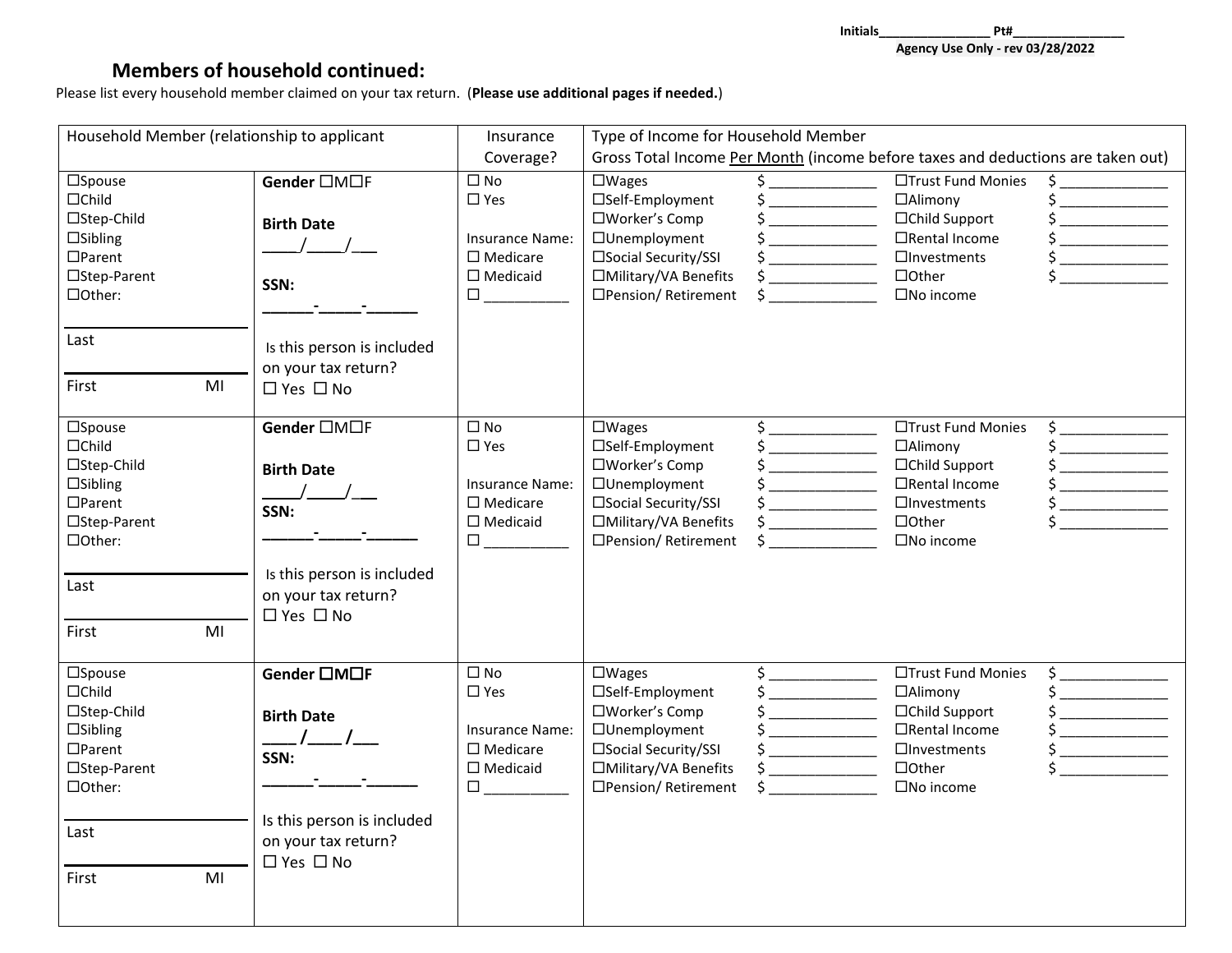**Initials\_\_\_\_\_\_\_\_\_\_\_\_\_\_\_\_ Pt#\_\_\_\_\_\_\_\_\_\_\_\_\_\_\_\_**

### **SLIDING FEE DISCOUNT APPLICATION (Continued)**

# **HOUSEHOLDS WITHOUT INCOME**

If there is NO INCOME in the financial household, please indicate which of the following you can provide as documentation:

- A copy of denied unemployment letter **and** copy of employment history from the Department of Workforce Services
- □ A printout of the "Benefit History" from the Department of Family Services that shows eligibility for the Wyoming SNAP program
- $\Box$  A letter verifying a recent stay at a shelter or other type of public facility
- A written statement from your physician documenting your disability status **including how long the disabling mental/physical health condition is expected to last**
- Statement of Self-Declared Income

# **ALL PATIENTS: COBRA INSURANCE AND BILLING QUESTIONS**

| May we provide you with information about payment arrangements?                                                                   |            |              |  |
|-----------------------------------------------------------------------------------------------------------------------------------|------------|--------------|--|
| If you have recent lost employment withing the past 60 days, did you have health insurance coverage while employed?               | $\Box$ Yes | $\square$ No |  |
| Are you eligible for COBRA benefits? Please list employer                                                                         | $\Box$ Yes | $\square$ No |  |
| Are you unable to obtain insurance due to a pre-existing condition?                                                               |            |              |  |
| Have you ever filed for bankruptcy or do you intend to?                                                                           | $\Box$ Yes | $\square$ No |  |
| If yes, what state? Case #?<br>File date?<br>Discharge date?                                                                      |            |              |  |
| Is the reason for the filing due to medical bills?                                                                                |            |              |  |
| Would you like us to share your sliding fees scale eligibility with any of the following partners? Please indicate which agencies |            |              |  |
| $\Box$ University of Wyoming Residency Program $\Box$ HealthWorks Pharmacy<br>$\Box$ HealthWorks Clinic                           |            |              |  |
| $\Box$ Cheyenne Physicians Group<br>$\Box$ Cheyenne Regional Medical Center<br>$\Box$ Volunteers of America                       |            |              |  |

*My signature indicates that all the information I have provided is true and correct. I hereby grant permission to this agency to obtain and share the information I have provided for determining eligibility for assistance. I understand that failure to disclose insurance coverage for services provided or any household income will exclude me from receiving discounts and the agencies in which I applied for discounts have the right to full legal recourse to collect full billed charges.* 

**Signature of Responsible Party:** *Letter and the set of the set of the set of the set of the set of the set of the set of the set of the set of the set of the set of the set of the set of the set of the set of the set of* 

**Relationship to Patient: Date: Date: Date: Date: Date: Date: Date: Date: Date: Date: Date: Date: Date: Date: Date: Date: Date: Date: Date: Date: Date: Date: Date: Date: Da**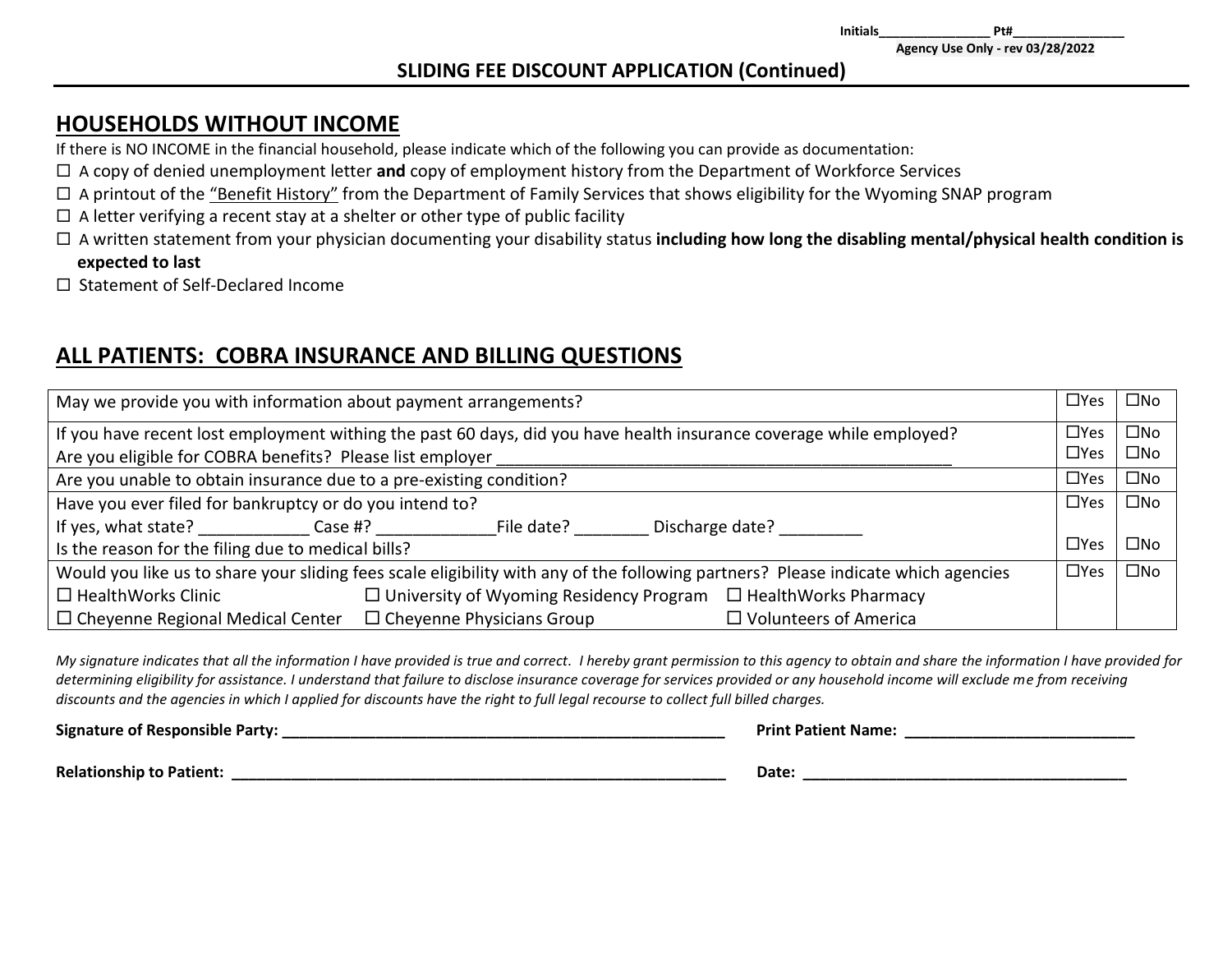## **Resource and Public Benefit Screening**

### **HealthWorks provides additional education and enrollment assistance into services that may be of benefit to you and your household. Please answer the following questions to assist us in serving you:**

• Are you or a member of your financial household currently eligible for Medicaid Benefits?  $\Box$ I don't know.  $\Box$  No.  $\Box$  Yes. If **NO**, please answer the following section:

#### **Do any of the following apply to you or anyone in your household?**

| Uninsured child(ren) under the age of 19                    | Medicare beneficiary           | Housing assistance             |
|-------------------------------------------------------------|--------------------------------|--------------------------------|
| Uninsured adult with children who are under 19 years of age | social security benefits       | Low Income Energy Assistance   |
| Uninsured pregnant woman                                    | including Supplemental         | Program (LIEAP)                |
| Uninsured woman who miscarried in the last 90 days          | Security Income (SSI) benefits | CHA utility allowance          |
| Uninsured 65 or older                                       | not enrolled in Medicaid or    | TANF (Temporary Assistance for |
| Uninsured blind OR mentally/physically disabled             | Marketplace                    | <b>Needy Families)</b>         |
| Uninsured woman diagnosed with breast or cervical cancer    | <b>WIC</b>                     | Recently unemployed            |
| Uninsured individual with tuberculosis                      | DADS Making A Difference       | My Front Door                  |
| Woman who recently gave birth within the past 3 months      | SNAP (food stamps)             | Safehouse                      |
|                                                             | NEEDS, Inc. food pantry        | <b>CLIMB Wyoming</b>           |
|                                                             |                                |                                |

#### **If no income was indicated, please answer the following questions:**

| How are you financially supporting    |                                                   |
|---------------------------------------|---------------------------------------------------|
| yourself?                             |                                                   |
| Where did you sleep last night?       |                                                   |
| What was your last employment date?   |                                                   |
| Where did you last work?              |                                                   |
| How did you get here today?           |                                                   |
| Where did you eat your last meal?     |                                                   |
| Do you receive any public assistance? |                                                   |
| Does anyone provide you money monthly | $\square$ No                                      |
| to pay your expenses?                 | $\Box$ Yes, Amount of monthly payment provided \$ |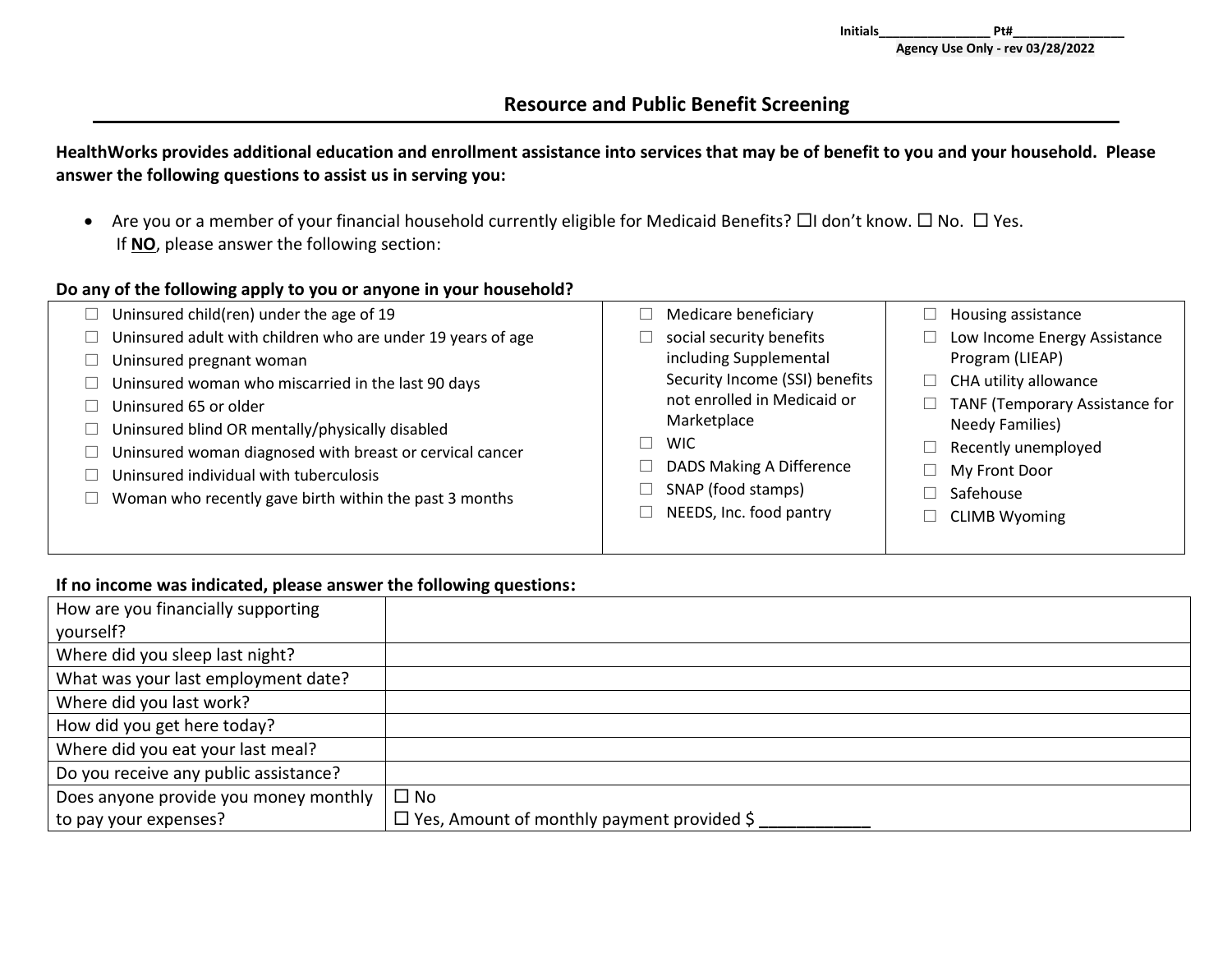# **Cheyenne Health and Wellness Center (CHWC)**

**(DBA: HealthWorks, and Prescription Assistance Program (PAP)**

# **CONSENT FOR TREATMENT**

**Health and Medical Care Consent**: I voluntarily consent to and authorize Cheyenne Health and Wellness Center, its employees, agents and affiliates, to provide such medical care (including evaluation, diagnostic procedures, and medical treatment) as may be deemed necessary and appropriate by my physician, his/her designees. CHWC periodically conducts training programs for health care professionals. These persons may be observing or participating in CHWC's treatment programs. They will be under the direction of supervised licensed professionals. I understand that I have the right to refuse to have trainers or students participate in my care.

**Wyoming Immunization Registry:** I understand that the state of Wyoming maintains an immunization registry. The benefits of the registry are to prevent duplication of immunizations, provide timely notification of immunizations due, and to serve as a backup in case you lose your record of vaccination(s). Immunization records are only accessible by authorized health care providers, and schools.

 $\square$  I authorize CHWC to enter information regarding my (or my child's) immunizations into the Wyoming Immunization Registry.

 $\square$  I choose to no longer have myself (or my child) participate in the Wyoming Immunization Registry and request that my (or my child's) immunizations be removed from the Wyoming Immunization Registry.

| Emergency contact information: In case of emergency who should we contact? |                |                          |  |  |
|----------------------------------------------------------------------------|----------------|--------------------------|--|--|
|                                                                            | Phone: $($ ) - | Relationship to patient: |  |  |

# **ACKNOWLEDGEMENT OF PRACTICE'S NOTICE OF PRIVACY PRACTICE**

CHWC is committed to protecting the confidentiality of your medical information and is required by law to do so. The Notice of Privacy Practices (NPP) describes how we may use and disclose your protected health information to carry out treatment, payment or health care operations, and for other purposes that are permitted or required by law. It also describes your rights to access and control your protected health information. By subscribing my name below, I acknowledge that I was provided a copy of the NPP and that I have read (or had the opportunity to read if I so choose) and understand the NPP and agree to its terms.

Patient or Authorized Signature **by a struck of the struck of the struck of the struck of the struck of the struck of the struck of the struck of the struck of the struck of the struck of the struck of the struck of the st**